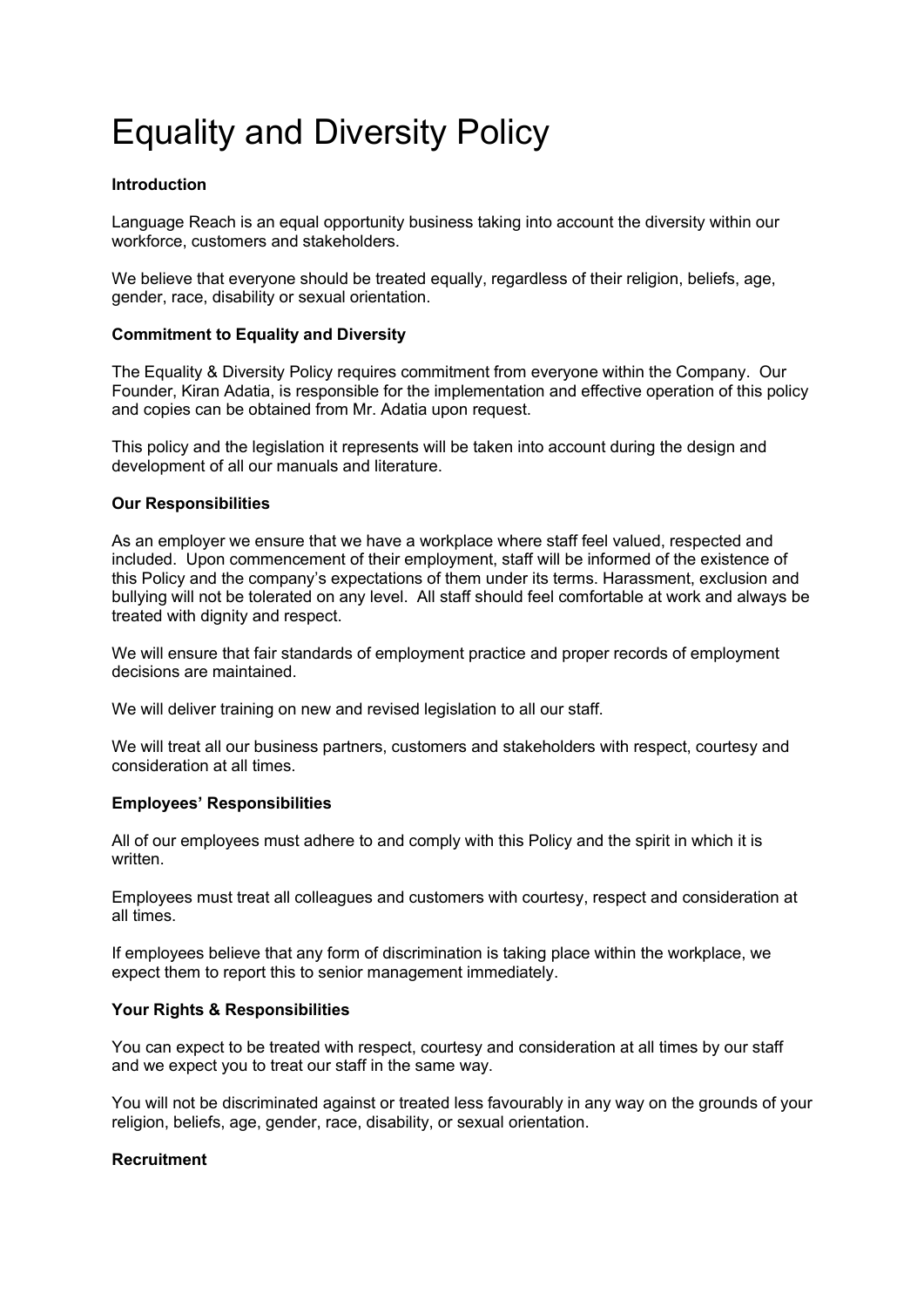Wherever possible all vacancy advertisements will include an appropriate short statement on equal opportunity and diversity, and steps will be taken to ensure that knowledge of vacancies reaches all areas of the community. We will also endeavour to ensure that all vacancies are advertised both internally and externally simultaneously.

The selection criteria (job description and employee specification) for all roles will be kept under constant review to ensure that they are essential for the effective performance of the job. Remuneration will be set for the advertised position before applicants are seen and selected. Wherever possible, more than one person must be involved in the recruitment and selection process. In addition, the reasons for the selection and rejection of applicants for vacancies must be recorded.

## **Employee Training and Promotion**

Whilst all training and employment opportunities will be offered strictly on merit, we will encourage underrepresented groups to apply for these opportunities within our company. Wherever possible, efforts will be made to identify and remove unnecessary or unjustifiable barriers and provide appropriate facilities and conditions of service to meet the special needs of disadvantaged and/or underrepresented groups.

## **Objectives of the Policy**

No applicant, employee or customer will receive less favourable treatment or be subjected to any form of discrimination.

All employees and customers will be given the help they need to attain their full potential wherever that is possible.

We secure the best employees for our needs by accessing all sections of the community.

We achieve an ability based workforce that is in line with the working population mix.

## **Feedback and Complaints**

We will deal with any complaints of discrimination quickly and in a constructive manner. Any feedback or complaints that we receive will be dealt with compassionately. We appreciate that this can be a difficult subject to raise and individuals may feel uncomfortable or intimidated. We are committed to ensuring that you feel able to come forward without fear. If you have any concerns, please contact: -

#### **Kiran Adatia Language Reach F11b, 40 Martell Road London SE21 8EN**

#### **Conclusion**

This policy runs through every function of our business. We understand the importance of equality and diversity and will ensure that this policy is being implemented by all concerned.

## **Legislation**

This policy takes into account the following existing legislation: -

- The Equal Pay Act 1970
- Human Rights Act 1988
- Civil Partnership Act 2004